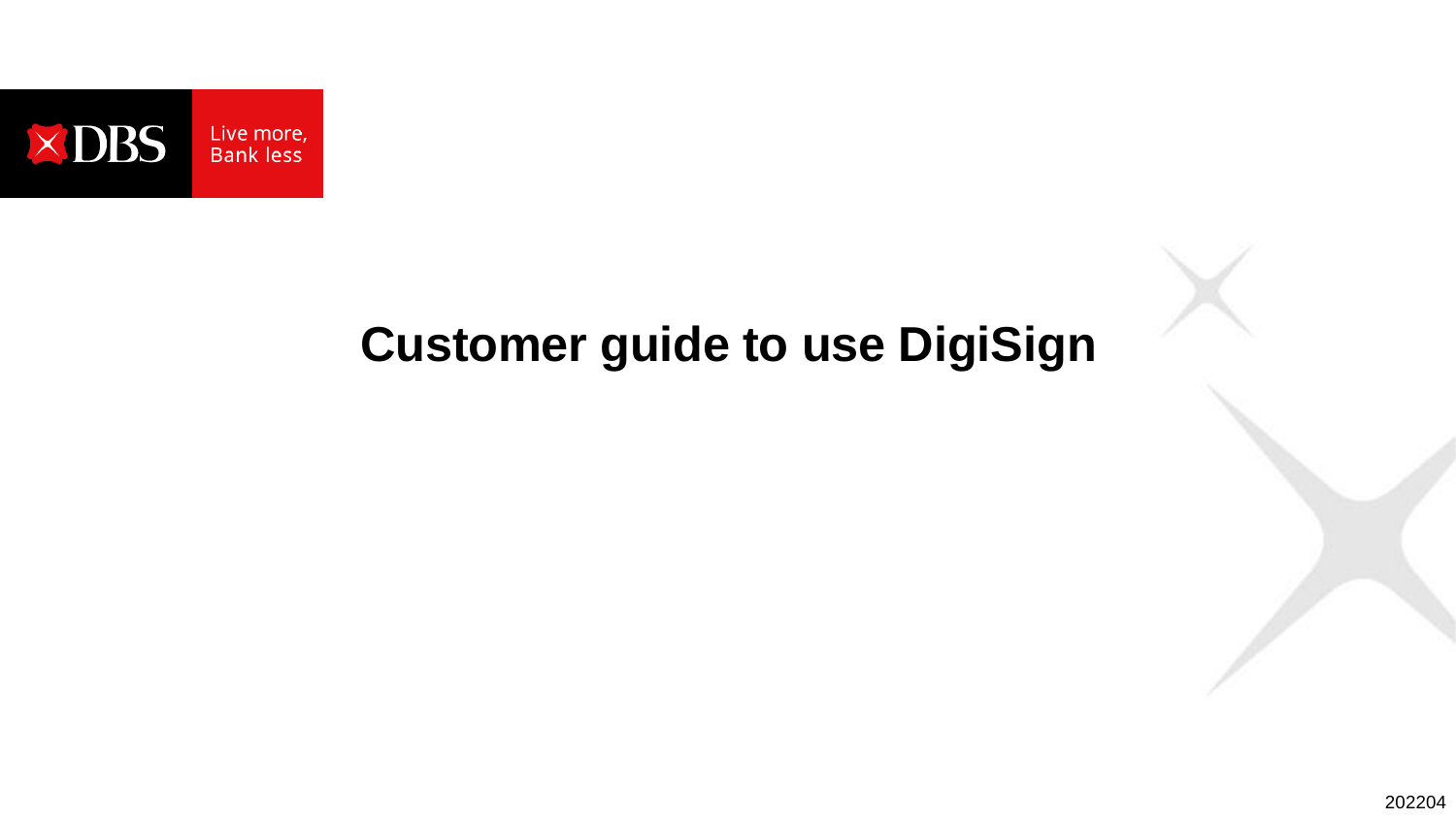## **Content Page**

| • eSigning for Signer                                   | $P.3-6$ |
|---------------------------------------------------------|---------|
| • Uploading of documents for eCTC (Certified True Copy) | P.7     |
| • Requestor's copy upon trigger of eSigning             | P.8     |
| • Declining to Sign                                     | P.9     |
| • Email Reminders and Expired Envelope                  | P.10    |

<span id="page-1-0"></span>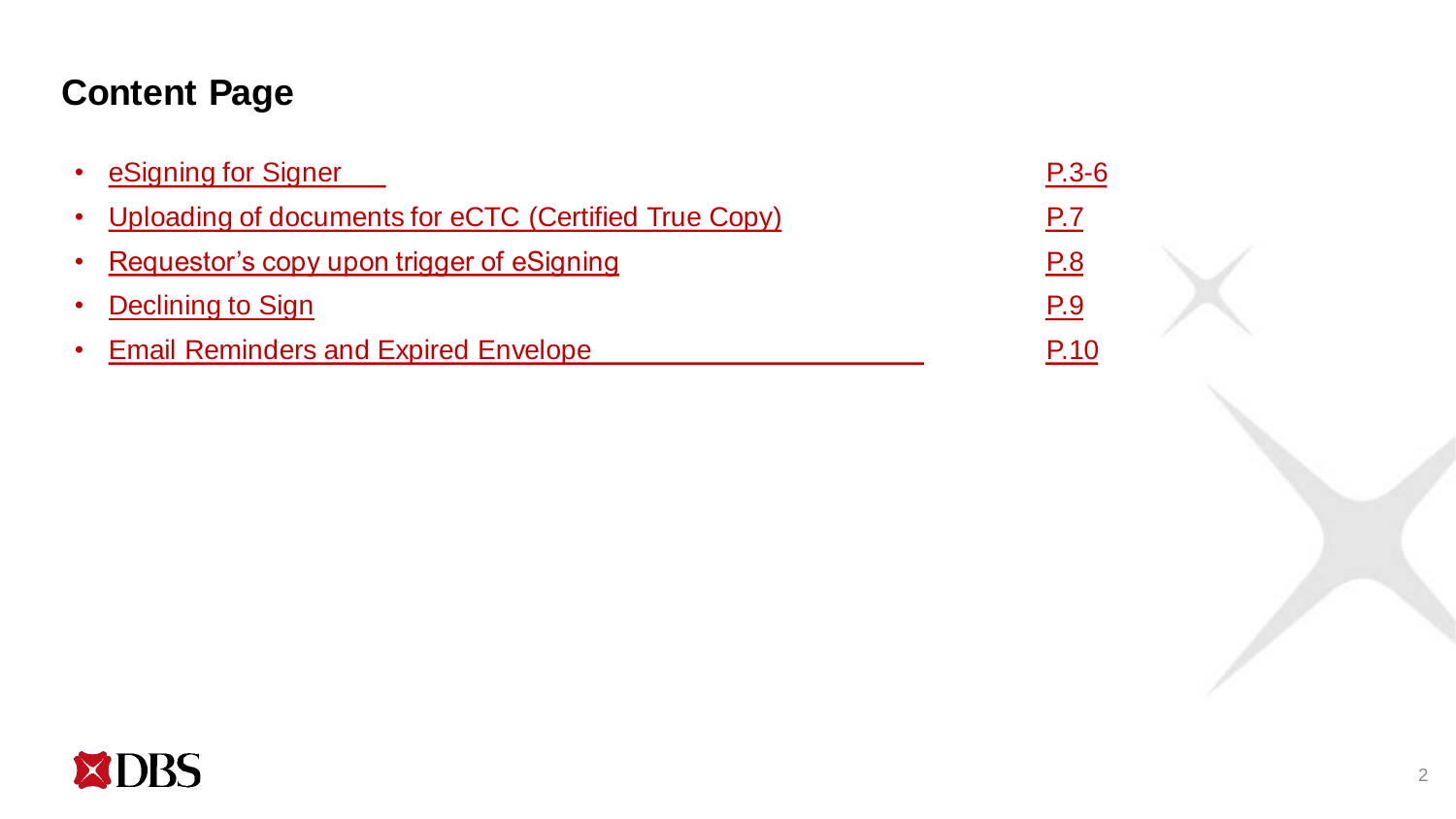## **eSigning for Signers**

1. Signer will receive an email notification to start eSigning, at the same time you will also receive and SMS from DBS Bank.

<span id="page-2-0"></span>

#### DBS: Please review and eSign [Reference No : 3080] DocuSign EU System <dse@eumail.docusign.net> To Tracy Tan (i) If there are problems with how this message is displayed, click here to view it in a web browser. This mail originated from an external party outside DRS - (he@eumail.docusign.net Do not click on links or open attachments unless you recognize the sender and know the content is safe. DBS DBS DigiSign sent you a document to review and sign Click here to **REVIEW DOCUMENTS** start eSigning DBS DigiSign dbsdigisign@dbs.com Dear Sir/ Mdm. You have been nominated to eSign DBS Account Opening Form. Please note that your use of DocuSign and electronic signatures will be governed by DBS Terms Governing Use of Electronic Signatures ("Terms of Use"). By proceeding to use DocuSign/electronic signatures, you will be treated as having agreed to our Terms of Use. Please review and eSign as per your authorised specimen signature before expiration date . For authentication purposes, please use the secret access code sent to your mobile to open the document for signing. Please also retain the secret access code which will be used to access the completed documents. Completed documents will be accessible for 14 days from the date of completion. For any clarifications, please contact your Relationship Manager. Thank you.

DF

Best Regards. **DBS Bank** 

This document was initiated by:

Powered by DocuSign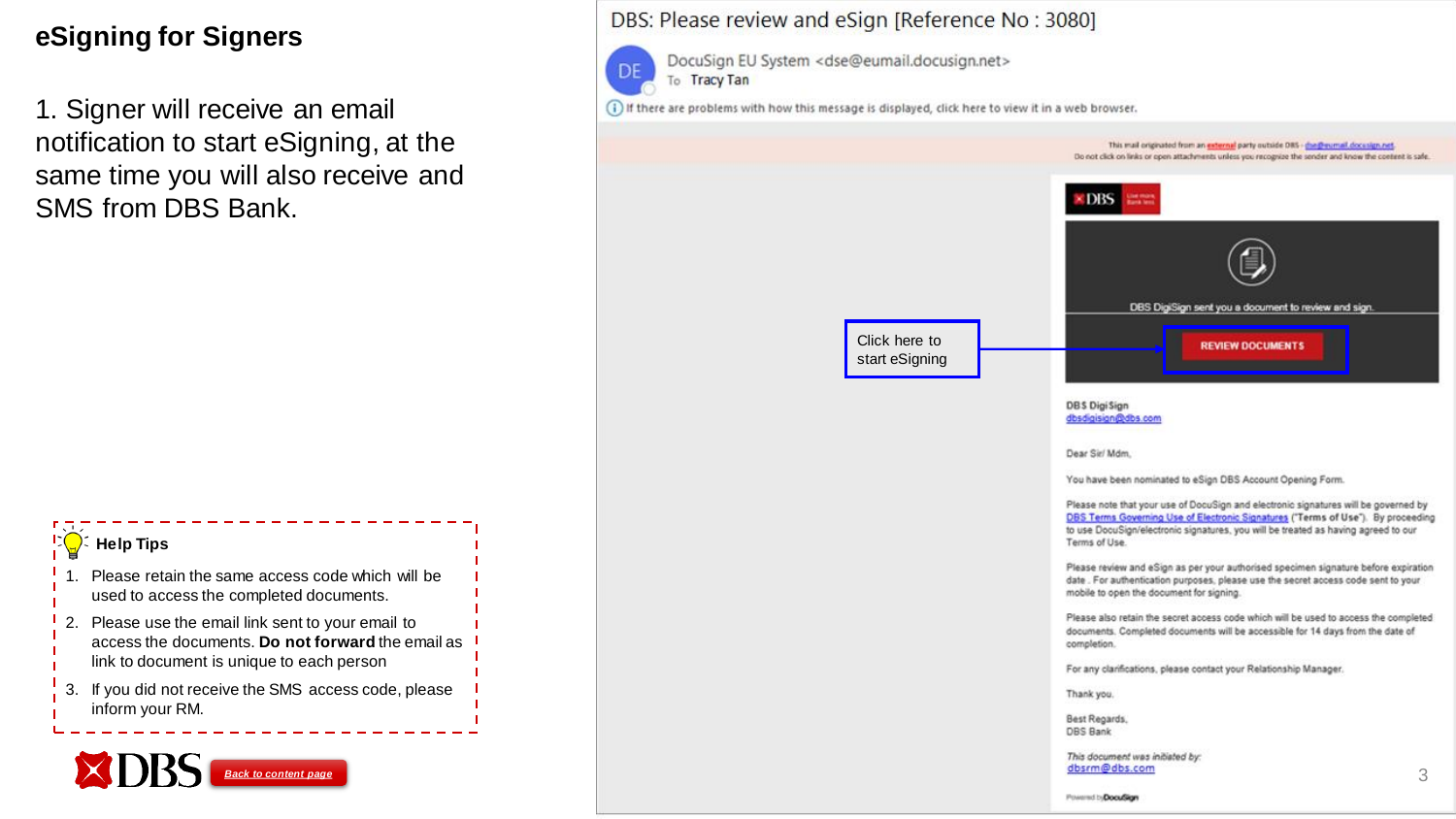2. Enter the access code received via SMS. Then click "Validate".



#### 3. Click "Continue" to access document

| Please Review & Act on These Documents<br><b>DBS Digisign</b><br>DBS                              |                                                                                                                                                                      |                                                                                                                                                                                                               |                 | Live more,<br>Bank less<br>$\times$ DBS<br>Powered by DocuSign |
|---------------------------------------------------------------------------------------------------|----------------------------------------------------------------------------------------------------------------------------------------------------------------------|---------------------------------------------------------------------------------------------------------------------------------------------------------------------------------------------------------------|-----------------|----------------------------------------------------------------|
| Dear Sir/ Mdm,<br>Mail baile base associated to affine DDF Associat Operation<br><b>View More</b> |                                                                                                                                                                      |                                                                                                                                                                                                               |                 |                                                                |
| Please review the documents below.                                                                | Please tick your account of choice:<br>SGD Current Account<br>SGD Fixed Deposit<br>+ Please state the currency<br><b>2. BUSINESS PARTICULARS</b><br>Registered Name: | Multi-Currency Account   Foreign Currency Fixed Deposit (<br>Autosave Account (for IPCs <sup>*</sup> )<br>Does your company   Email Address (main email for electronic correspondences)<br>have operations in | <b>CONTINUE</b> | OTHER ACTIONS $\blacktriangledown$                             |

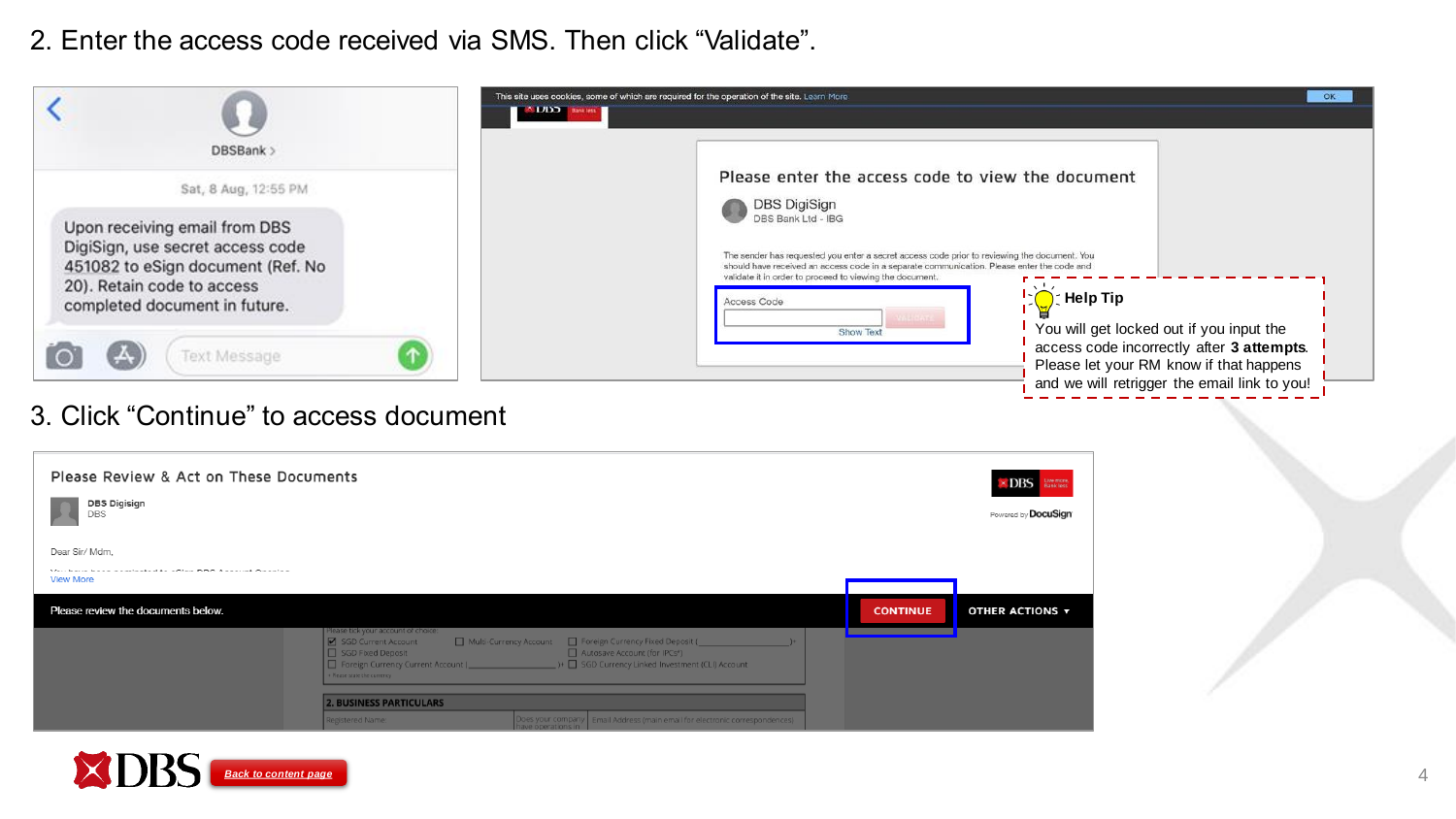## 4. Click to eSign

|             | 7. ACCOUNT HOLDERS' AGRI Required - Sign Here              |  |
|-------------|------------------------------------------------------------|--|
| <b>SIGN</b> | Sign<br>Name: Tracy Tan<br>Date: 08-Aug-2020<br>Signature: |  |
|             | Name:<br>Date:<br>Signature:                               |  |

#### 6. Click on "Finish" to complete signing.

| <b>FINISH</b> | OTHER ACTIONS $\blacktriangledown$ |
|---------------|------------------------------------|
|               |                                    |
|               |                                    |

5. Click "Upload your Signature". Attach an image of your specimen signature. Then click "Adopt and Sign".

| * Required                                                                                                                    |                                                                                                                                                                     |
|-------------------------------------------------------------------------------------------------------------------------------|---------------------------------------------------------------------------------------------------------------------------------------------------------------------|
| Full Name*                                                                                                                    |                                                                                                                                                                     |
| <b>Tracy Tan</b>                                                                                                              | $\sum_{i=1}^{n}$ Help Tip                                                                                                                                           |
| <b>DRAW</b><br><b>UPLOAD</b>                                                                                                  |                                                                                                                                                                     |
|                                                                                                                               | If you are not able to get to this page,                                                                                                                            |
| PREVIEW                                                                                                                       | please let your RM know!                                                                                                                                            |
|                                                                                                                               |                                                                                                                                                                     |
|                                                                                                                               |                                                                                                                                                                     |
|                                                                                                                               |                                                                                                                                                                     |
|                                                                                                                               |                                                                                                                                                                     |
|                                                                                                                               |                                                                                                                                                                     |
|                                                                                                                               |                                                                                                                                                                     |
| <b>UPLOAD YOUR SIGNATURE</b>                                                                                                  |                                                                                                                                                                     |
| pixels                                                                                                                        |                                                                                                                                                                     |
| my agent) use them on documents, including legally binding contracts - just the same as a pen-and-paper signature or initial. | By selecting Adopt and Sign, I agree that the signature and initials will be the electronic representation of my signature and initials for all purposes when I (or |
|                                                                                                                               |                                                                                                                                                                     |
| CANCEL<br><b>ADOPT AND SIGN</b>                                                                                               |                                                                                                                                                                     |

| Confirm your name, initials, and signature,                                                                                                                                                                                                                                                                                                                    |                                                                              |
|----------------------------------------------------------------------------------------------------------------------------------------------------------------------------------------------------------------------------------------------------------------------------------------------------------------------------------------------------------------|------------------------------------------------------------------------------|
| * Required                                                                                                                                                                                                                                                                                                                                                     |                                                                              |
| Full Name*                                                                                                                                                                                                                                                                                                                                                     | Initials*                                                                    |
| <b>Tracy Tan</b>                                                                                                                                                                                                                                                                                                                                               | <b>TT</b>                                                                    |
| <b>DRAW</b><br><b>UPLOAD</b>                                                                                                                                                                                                                                                                                                                                   |                                                                              |
| <b>PREVIEW</b>                                                                                                                                                                                                                                                                                                                                                 | <b>: Help Tip</b>                                                            |
| DocuSigned by:<br>8096909D4F394F8                                                                                                                                                                                                                                                                                                                              | Please ensure that you review your<br>signature before you "adopt and sign". |
| <b>UPLOAD YOUR SIGNATURE</b>                                                                                                                                                                                                                                                                                                                                   | Any edits to the signature must be<br>done during this stage.                |
| For best results use an image that is 400 x 145 pixels<br>By selecting Adopt and Sign, I agree that the signature and initials will be the electronic representation of my signature and initials for all purposes when I (or<br>my agent) use them on documents, including legally binding contracts - just the same as a pen-and-paper signature or initial. |                                                                              |

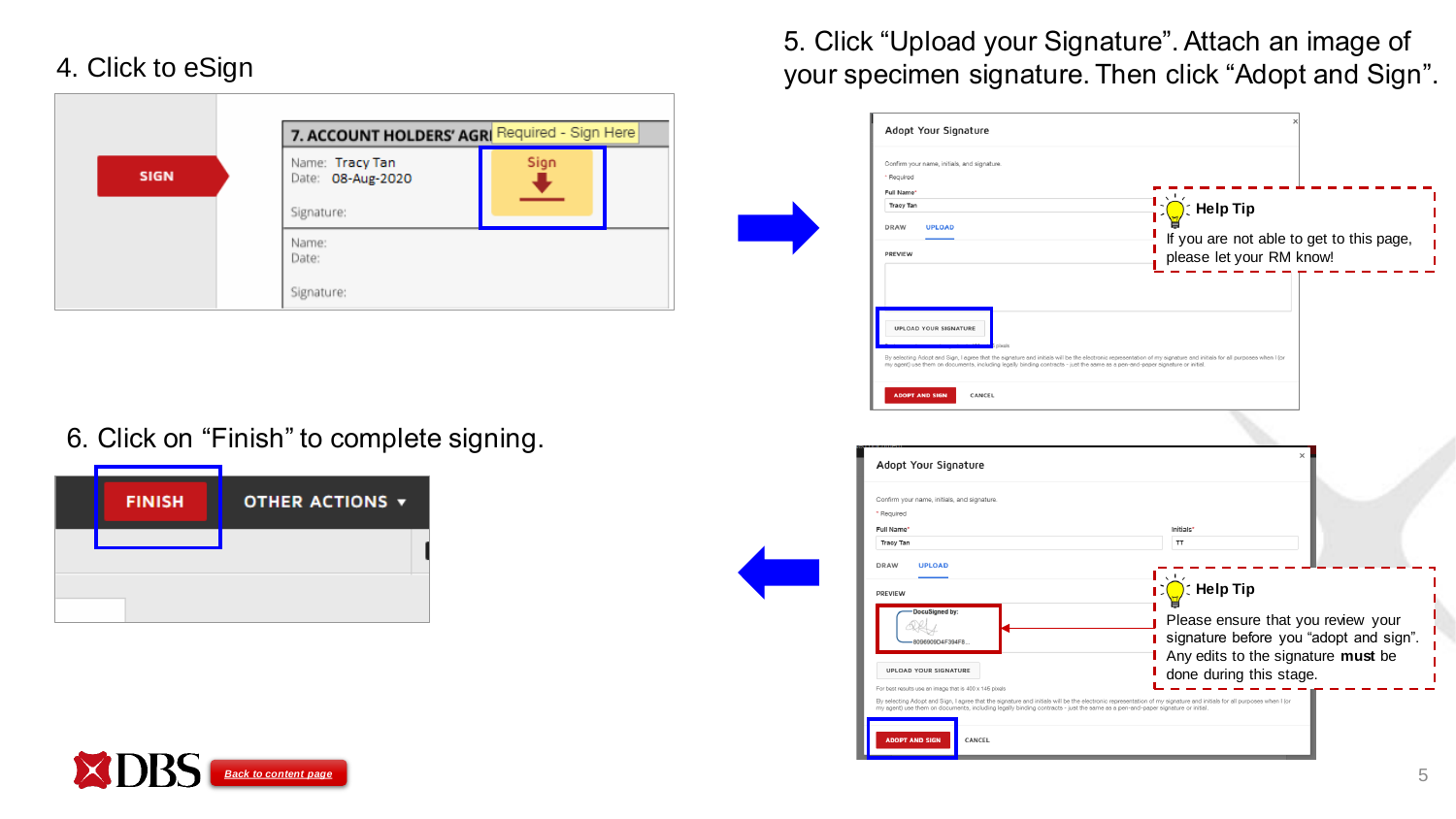7. After all signers have completed eSigning, all signers and the requestor will receive an email notification informing you that eSigning is completed.

#### Completed: [Reference No : 3080]



DocuSign EU System <dse@eumail.docusign.net> To Tracy Tan

(i) If there are problems with how this message is displayed, click here to view it in a web browser.



*Note:*

*Please use the same access code to access the documents. Completed documents will be accessible for 14 days from the date of completion.*

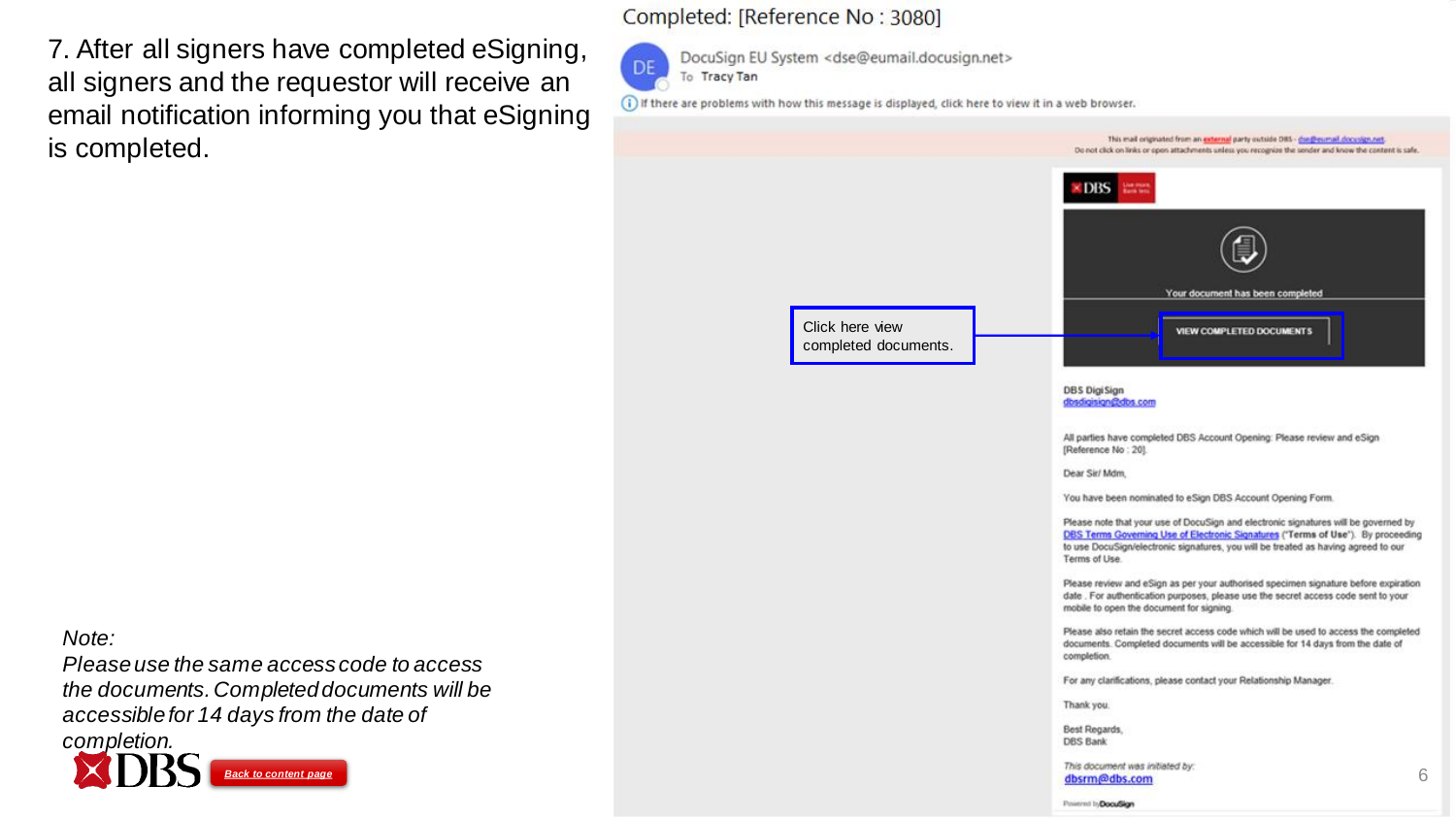## **Uploading of documents for eCTC (Certified True Copy)**

1. To upload documents for eCTC, click on the attachment.

|          |                       |          |          |          | I hereby certify this to be the complete and true copy of the original document. |  |
|----------|-----------------------|----------|----------|----------|----------------------------------------------------------------------------------|--|
|          |                       |          |          |          | Note: Due to system limitation, total uploaded file size cannot exceed 7.5MB     |  |
|          | Optional - Attachment |          |          |          |                                                                                  |  |
|          |                       |          |          |          |                                                                                  |  |
|          |                       |          |          |          |                                                                                  |  |
|          |                       |          |          | i.       |                                                                                  |  |
|          |                       |          |          |          |                                                                                  |  |
| Optional | Oetional              | Optional | Optional |          |                                                                                  |  |
|          |                       |          |          | Optional |                                                                                  |  |

| 2. A pop up screen will appear.<br>Click on "Upload a File". |                                                          |
|--------------------------------------------------------------|----------------------------------------------------------|
| Upload Attachment<br>UPLOAD A FILE<br><b>DONE</b>            | 3. Browse and select your<br>file. Then click on "Done". |

document

4. File has been successfully uploaded and appended. If you need to replace the attachment, click on the attachment 5. Click on "Finish" to complete signing. icon again and repeat steps 2 and 3.

**FINISH** OTHER ACTIONS  $\blacktriangledown$ 

<span id="page-6-0"></span>

|  | <b>Supporting Documents</b> |                                                                              |  |
|--|-----------------------------|------------------------------------------------------------------------------|--|
|  |                             |                                                                              |  |
|  |                             | I hereby certify this to be the complete and true copy of the original       |  |
|  |                             |                                                                              |  |
|  |                             | Note: Due to system limitation, total uploaded file size cannot exceed 7.5MB |  |
|  |                             |                                                                              |  |
|  |                             |                                                                              |  |

|               | $\times$                                   |
|---------------|--------------------------------------------|
|               | ×                                          |
| UPLOAD A FILE |                                            |
|               |                                            |
|               | Upload Attachment<br>TEST upload - Doc.pdf |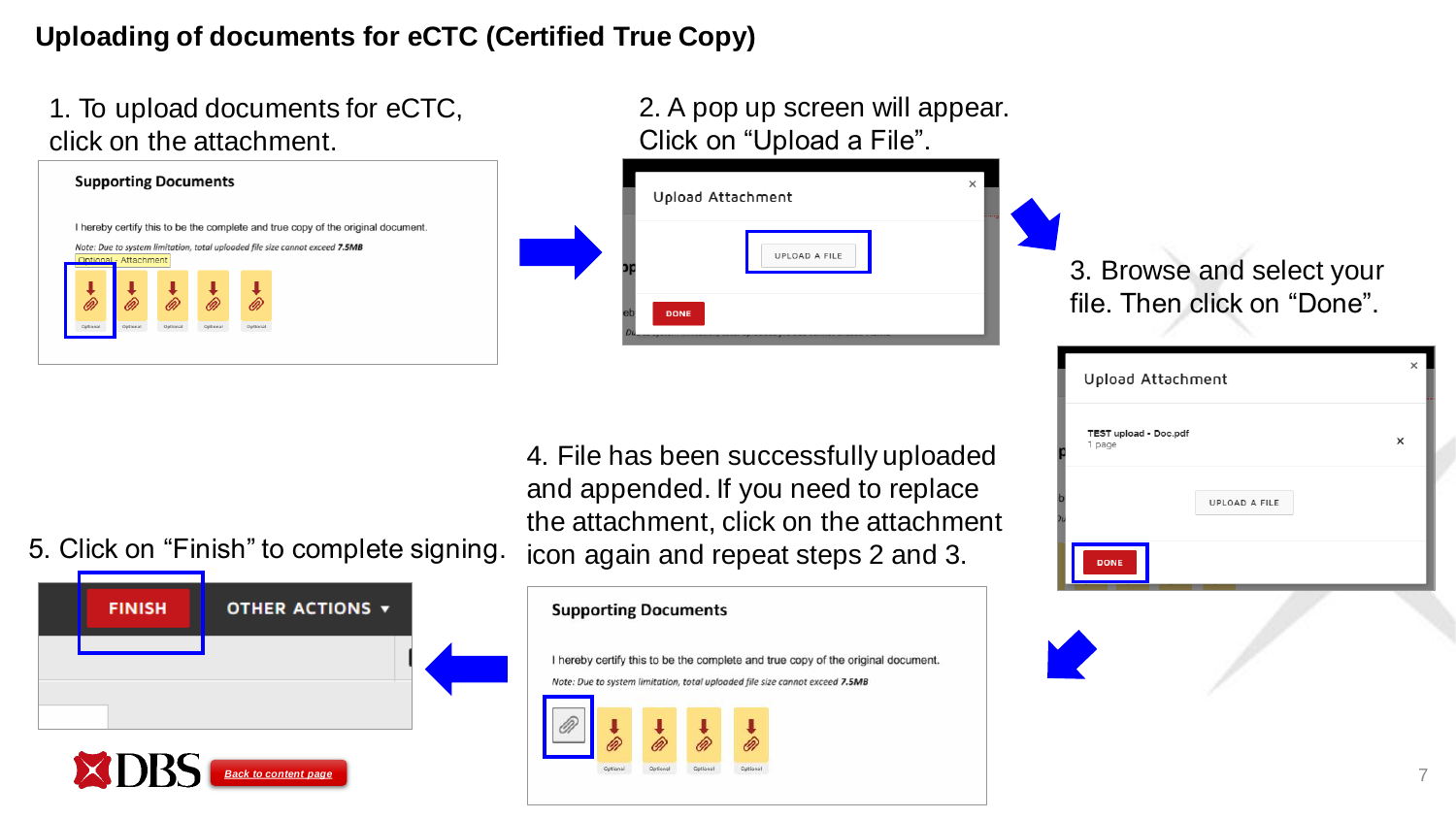## **Requestor's copy upon trigger of eSigning**

Upon the trigger of eSigning, Requestor will get a copy of the same email. But no action is required. You will also get an SMS from DBS containing the access code which will be used to access the completed documents.

Sat, 8 Aug, 12:55 PM

Upon receiving email on eSigning completion from DBS DigiSign, use secret access code 692195 to access completed eSigned document (Ref. No  $20$ ).

 $\ddot{\bullet}$ 

<span id="page-7-0"></span>

#### DBS: Please review and eSign [Reference No : 3080]



DocuSign EU System <dse@eumail.docusign.net> To Tracy Tan

(i) If there are problems with how this message is displayed, click here to view it in a web browser.

This mail originated from an external party outside DRS - (he@eumail.docusign.net Do not click on links or open attachments unless you recognize the sender and know the content is safe.



DBS DigiSign dbsdigisign@dbs.com

Dear Sir/ Mdm.

You have been nominated to eSign DBS Account Opening Form.

Please note that your use of DocuSign and electronic signatures will be governed by DBS Terms Governing Use of Electronic Signatures ("Terms of Use"). By proceeding to use DocuSign/electronic signatures, you will be treated as having agreed to our Terms of Use.

Please review and eSign as per your authorised specimen signature before expiration date . For authentication purposes, please use the secret access code sent to your mobile to open the document for signing.

Please also retain the secret access code which will be used to access the completed documents. Completed documents will be accessible for 14 days from the date of completion.

For any clarifications, please contact your Relationship Manager.

Thank you.

Best Regards. **DBS Bank** 

This document was initiated by:

Powered by DocuSign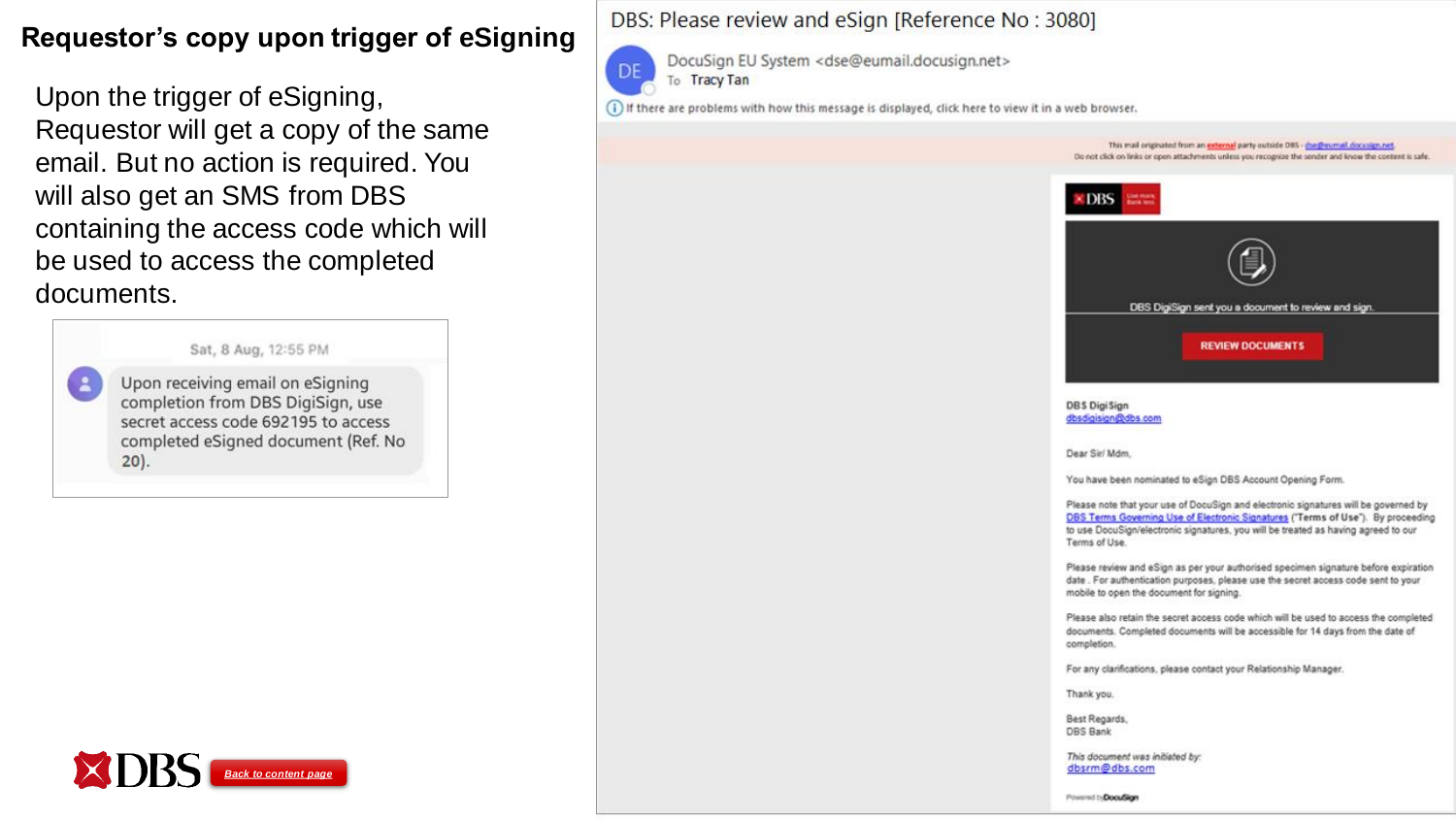## **Declining to Sign**

If for some reason you need to decline signing, under "Other Actions", select "Decline to Sign" and input your reason. The envelope will be voided and an email notification will be sent to all signers, requestors and the case maker.

<span id="page-8-0"></span>

| -------<br>1<br><b>FINISH</b> | OTHER ACTIONS $\blacktriangledown$ | 2.                                                                                                                                                                                                       | $\times$<br>Decline to Sign                                                                                                                                                                     |   |
|-------------------------------|------------------------------------|----------------------------------------------------------------------------------------------------------------------------------------------------------------------------------------------------------|-------------------------------------------------------------------------------------------------------------------------------------------------------------------------------------------------|---|
|                               | Finish Later                       |                                                                                                                                                                                                          | Please provide a reason for declining:                                                                                                                                                          |   |
|                               | Print & Sign                       |                                                                                                                                                                                                          | 500 characters remaining                                                                                                                                                                        |   |
| 0200                          | Decline to Sign                    |                                                                                                                                                                                                          | <b>DECLINE TO SIGN</b><br>CANCEL                                                                                                                                                                |   |
|                               |                                    |                                                                                                                                                                                                          |                                                                                                                                                                                                 |   |
|                               | 3.                                 | DocuSign EU System <dse@eumail.docusign.net><br/>DE<br/>To Tracy Tan<br/>(1) If there are problems with how this message is displayed, click here to view it in a web browser.</dse@eumail.docusign.net> | [External] [DBS Services] Declined: DBS Account Opening: Please review and eSign [Reference No : 20]                                                                                            |   |
|                               |                                    |                                                                                                                                                                                                          | this mail originated from an external party surside DRI - die @m.mail.coco.lign.net.<br>Do not click on links or open attachments unline you recognize the sender and know the content is safe. |   |
|                               |                                    |                                                                                                                                                                                                          | <b>EDIS</b><br>TESTER 1 declined to sign.<br><b>REVIEW DOCUMENTS</b>                                                                                                                            |   |
| T                             | <b>Back to content page</b>        |                                                                                                                                                                                                          | <b>DBS Digisign</b><br>dbsdgisign@dbs.com<br>TESTER 1 declined CASA-FD - Account Opening Form pdf, CTC-demo.pdf. As a<br>result, the documents cannot be completed.                             | 9 |